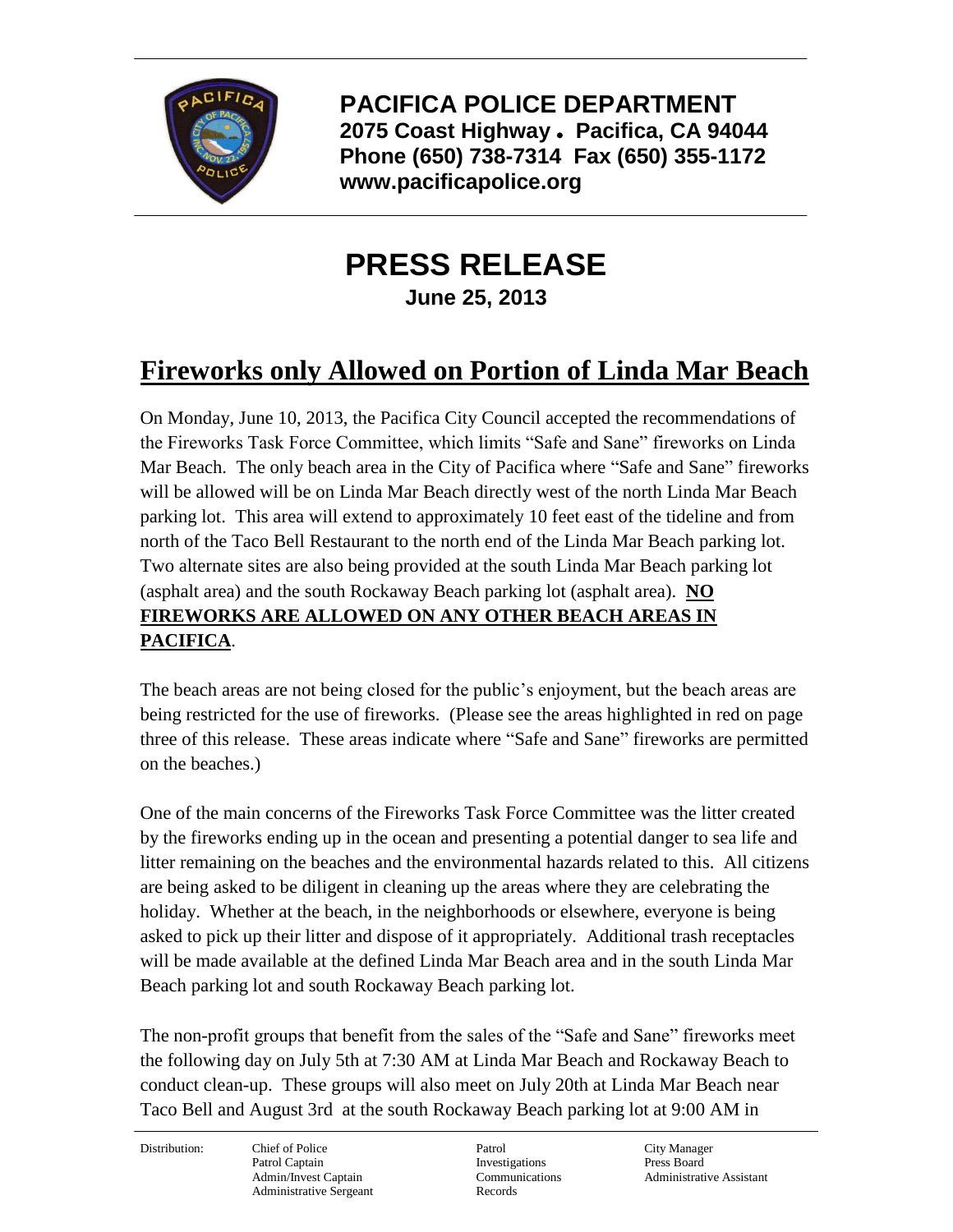

**PACIFICA POLICE DEPARTMENT 2075 Coast Highway Pacifica, CA 94044 Phone (650) 738-7314 Fax (650) 355-1172 www.pacificapolice.org**

coordination with the Pacifica Beach Coalition to conduct clean-up. These clean-up efforts are open to the public and the public is invited to participate in these worthwhile efforts in keeping Pacifica clean.

Another way to enjoy a fun and festive holiday is to have a block party. Having a block party does require a City of Pacifica Block Party Permit, which are available on-line at the City website or at the Pacifica Police Department.

As in previous years, it is illegal to possess any fireworks within the Pacifica city limits that are not approved by the California State Fire Marshall as "Safe and Sane". Legal fireworks can be easily identified by a state fire marshal seal on the packaging and firework device. The Pacifica Police Department will take a **ZERO TOLERANCE** approach towards possessing illegal fireworks. Persons possessing other than "Safe and Sane" fireworks are subject to arrest AND a \$1,000 administrative fine.

## **ILLEGAL FIREWORKS ARE NOT ALLOWED ANYWHERE IN PACIFICA.**

Jim Tasa Chief of Police

By: Captain Daniel Steidle